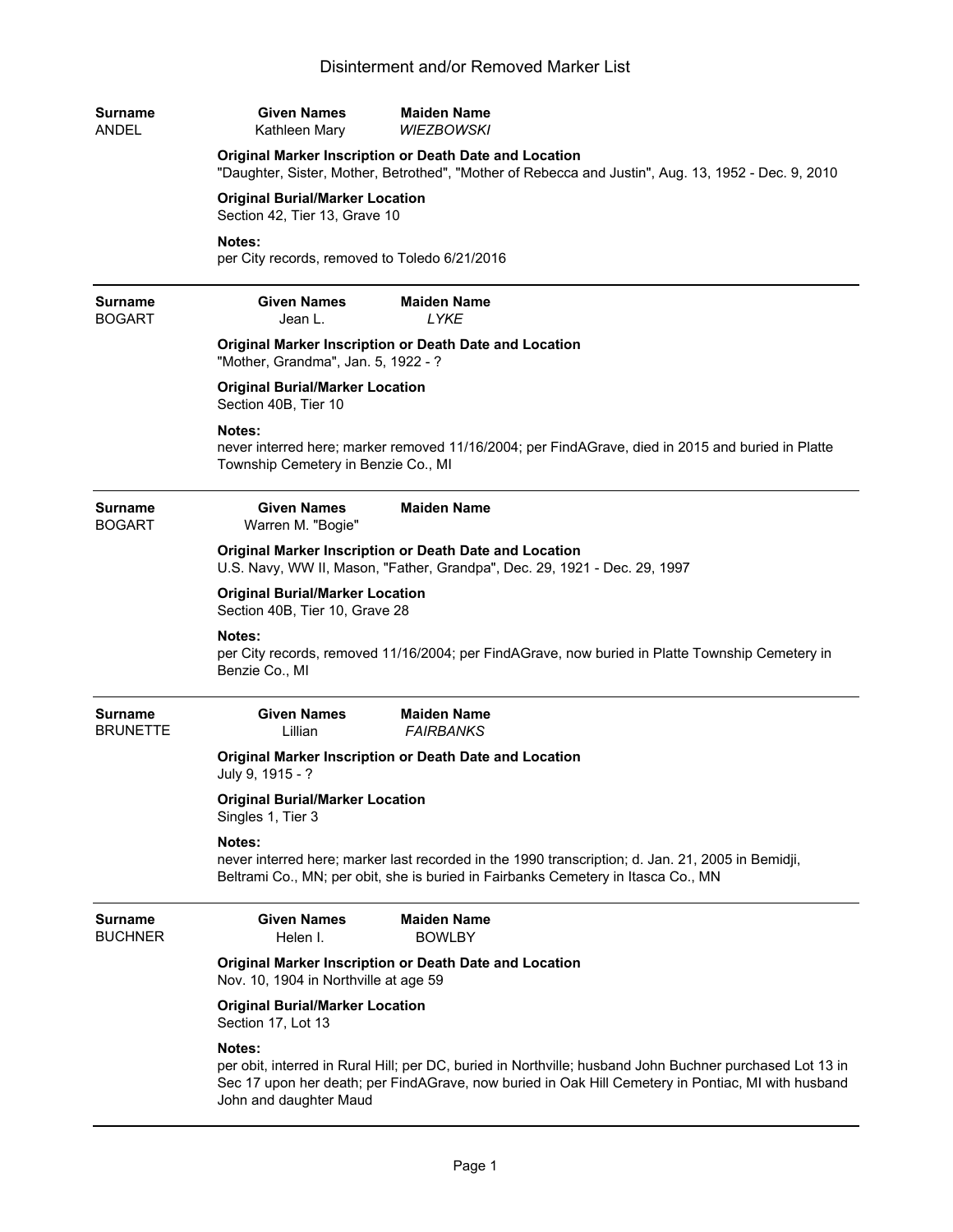| Surname<br>BURKMAN            | <b>Given Names</b><br>John Conrad                                                             | <b>Maiden Name</b>                                                                                                                                                                             |  |
|-------------------------------|-----------------------------------------------------------------------------------------------|------------------------------------------------------------------------------------------------------------------------------------------------------------------------------------------------|--|
|                               | Original Marker Inscription or Death Date and Location<br>Feb. 3, 1934 in Northville at age 0 |                                                                                                                                                                                                |  |
|                               | <b>Original Burial/Marker Location</b><br>Mausoleum                                           |                                                                                                                                                                                                |  |
|                               | <b>Notes:</b><br>Yerkes Cemetery with his parents                                             | per DC, interred in Rural Hill; per obit, interred in Rural Hill Mausoleum; per FindAGrave, now buried in                                                                                      |  |
| Surname<br><b>CHASE</b>       | <b>Given Names</b><br>Effie                                                                   | <b>Maiden Name</b>                                                                                                                                                                             |  |
|                               | Original Marker Inscription or Death Date and Location<br>Jan. 20, 1889 at age 13             |                                                                                                                                                                                                |  |
|                               | <b>Original Burial/Marker Location</b><br>unknown                                             |                                                                                                                                                                                                |  |
|                               | <b>Notes:</b><br>parents, according to their records                                          | per BATC, originally interred in Rural Hill; now buried at Riverside Cemetery in Plymouth with her                                                                                             |  |
| Surname<br><b>CHRISTENSEN</b> | <b>Given Names</b><br>Alex P.                                                                 | <b>Maiden Name</b>                                                                                                                                                                             |  |
|                               | Original Marker Inscription or Death Date and Location<br>Nov. 22, 1945 in Detroit at age 65  |                                                                                                                                                                                                |  |
|                               | <b>Original Burial/Marker Location</b><br>Mausoleum                                           |                                                                                                                                                                                                |  |
|                               | Notes:<br>Plymouth, MI with wife Lulu                                                         | per obit, interred in Rural Hill Mausoleum; per FindAGrave, he is now buried in Riverside Cemetery in                                                                                          |  |
| Surname<br><b>FRANKLIN</b>    | <b>Given Names</b><br>Harold A.                                                               | <b>Maiden Name</b>                                                                                                                                                                             |  |
|                               | Mar. 11, 1916 in Northville at age 3                                                          | Original Marker Inscription or Death Date and Location                                                                                                                                         |  |
|                               | <b>Original Burial/Marker Location</b><br>Section 26, Lot 18                                  |                                                                                                                                                                                                |  |
|                               | Notes:                                                                                        | per DC, interred in Rural Hill; mother Ethel W. Franklin purchased Lot 18, Sec 26, after his death; per<br>FindAGrave, now buried with his parents in Hillcrest Memorial Gardens in Owosso, MI |  |
| Surname<br><b>FREEBURY</b>    | <b>Given Names</b><br>Carolyn Ann                                                             | <b>Maiden Name</b><br><b>EBEL</b>                                                                                                                                                              |  |
|                               |                                                                                               | Original Marker Inscription or Death Date and Location<br>Aug. 11, 1943 - Nov. 4, 2017 (d. in Novi, Oakland Co., MI)                                                                           |  |
|                               | <b>Original Burial/Marker Location</b><br>Section 19A, Tier 2, Grave 26                       |                                                                                                                                                                                                |  |
|                               | Notes:<br>Cemetery in Lansing, MI                                                             | per City records, removed to Lansing in 2019; per FindAGrave, now buried in Saint Joseph Catholic                                                                                              |  |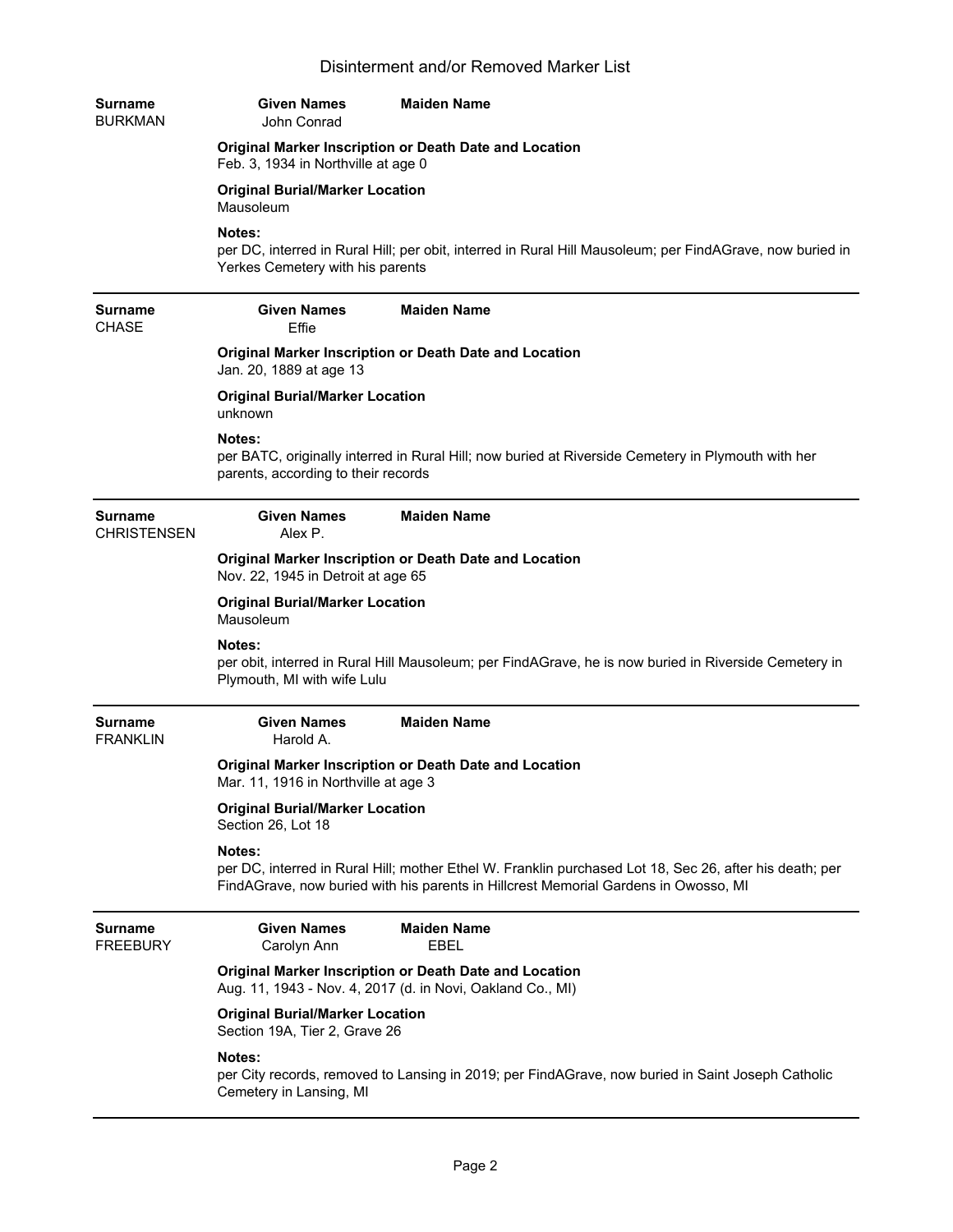| Surname<br><b>FREEBURY</b>        | <b>Given Names</b><br><b>Maiden Name</b><br>Thomas John                                                                                                               |
|-----------------------------------|-----------------------------------------------------------------------------------------------------------------------------------------------------------------------|
|                                   | Original Marker Inscription or Death Date and Location<br>"Married Aug. 14, 1965", Aug. 13, 1941 - ?                                                                  |
|                                   | <b>Original Burial/Marker Location</b><br>Section 19A, Tier 2, Grave 27                                                                                               |
|                                   | Notes:<br>per City records, stone removed to Lansing in 2019; per FindAGrave, this marker is now in Saint<br>Joseph Catholic Cemetery in Lansing, MI                  |
| Surname<br><b>GAGE</b>            | <b>Given Names</b><br><b>Maiden Name</b><br>Emeline<br>CLARK                                                                                                          |
|                                   | Original Marker Inscription or Death Date and Location<br>Feb. 17, 1914 in Novi Twp, Oakland Co., MI at age 74                                                        |
|                                   | <b>Original Burial/Marker Location</b><br>unknown                                                                                                                     |
|                                   | Notes:<br>per DC, interred in Rural Hill; per FindAGrave, now buried in Novi Cemetery in Novi, Oakland Co., MI<br>with her husband, David Gage                        |
| Surname<br><b>HENRY</b>           | <b>Given Names</b><br><b>Maiden Name</b><br>George M.                                                                                                                 |
|                                   | Original Marker Inscription or Death Date and Location<br>May 24, 1946 in Ann Arbor, MI at age 76                                                                     |
|                                   | <b>Original Burial/Marker Location</b><br>unknown                                                                                                                     |
|                                   | Notes:<br>per obit, interred in Rural Hill; per FindAGrave, he is now buried in Evergreen Cemetery in Lansing<br>with his wife Elizabeth and son George M. Henry, Jr. |
| Surname<br><b>HENRY</b>           | <b>Given Names</b><br><b>Maiden Name</b><br>George M., Jr.                                                                                                            |
|                                   | Original Marker Inscription or Death Date and Location<br>Mar. 27, 1920 in Northville at age 13                                                                       |
|                                   | <b>Original Burial/Marker Location</b><br>unknown                                                                                                                     |
|                                   | Notes:<br>per DC & obit, interred in Rural Hill; per FindAGrave, he is now buried in Evergreen Cemetery in<br>Lansing with his parents, George M. and Elizabeth Henry |
| <b>Surname</b><br><b>HURLBURT</b> | <b>Maiden Name</b><br><b>Given Names</b><br>Leon Alfred                                                                                                               |
|                                   | Original Marker Inscription or Death Date and Location<br>Aug. 14, 1994 in Farmington Hills, Oakland Co., MI at age 83                                                |
|                                   | <b>Original Burial/Marker Location</b><br>Section 11A, Tier 2, Grave 5                                                                                                |
|                                   | Notes:<br>per City records, removed; per FindAGrave, now buried in Oak Ridge Cemetery in Bay City, MI with his<br>wife                                                |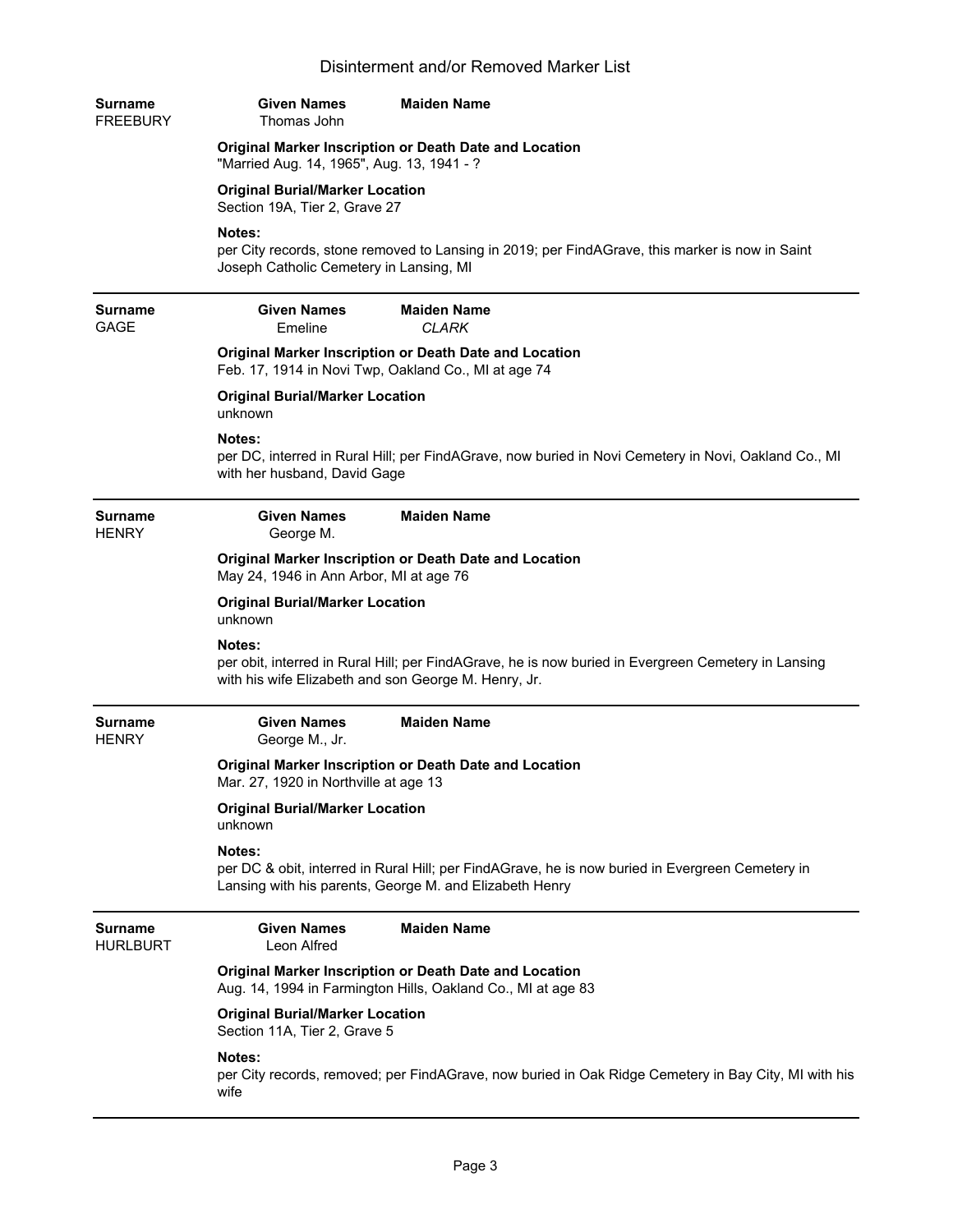| <b>Surname</b><br><b>INE</b>    | <b>Given Names</b><br>Malbong                                           | <b>Maiden Name</b><br><b>CHUN</b>                                                                                                                     |
|---------------------------------|-------------------------------------------------------------------------|-------------------------------------------------------------------------------------------------------------------------------------------------------|
|                                 | Dec. 28, 1903 - May 2, 1960                                             | Original Marker Inscription or Death Date and Location                                                                                                |
|                                 | <b>Original Burial/Marker Location</b><br>Section 37, Lot 6             |                                                                                                                                                       |
|                                 | Notes:<br>per City records, removed                                     |                                                                                                                                                       |
| <b>Surname</b><br><b>JARMOL</b> | <b>Given Names</b><br>Bernard Andrew Robert                             | <b>Maiden Name</b>                                                                                                                                    |
|                                 |                                                                         | Original Marker Inscription or Death Date and Location<br>Mich. Cpl. U.S. Marine Corps. WW II, July 30, 1920 - Sept. 9, 1970 (d. in Oakland Co., MI)  |
|                                 | <b>Original Burial/Marker Location</b><br>Singles 2, Grave 31           |                                                                                                                                                       |
|                                 | Notes:                                                                  | per City records, removed and moved to Great Lakes National Cemetery in Holly, MI                                                                     |
| <b>Surname</b><br>LaPEARL       | <b>Given Names</b><br>William A.                                        | <b>Maiden Name</b>                                                                                                                                    |
|                                 |                                                                         | Original Marker Inscription or Death Date and Location<br>Mich. Pfc. 1822 SVC Comd Unit WW II, Dec. 2, 1907 - Jan. 18, 1970 (d. in Washtenaw Co., MI) |
|                                 | <b>Original Burial/Marker Location</b><br>Section 11A, Tier 1, Grave 16 |                                                                                                                                                       |
|                                 | Notes:<br>marker and remains were removed prior to 2019                 |                                                                                                                                                       |
| <b>Surname</b><br>LASH          | <b>Given Names</b><br>Robert Clyde                                      | <b>Maiden Name</b>                                                                                                                                    |
|                                 | Sept. 12, 1949 in Ann Arbor at age 0                                    | Original Marker Inscription or Death Date and Location                                                                                                |
|                                 | <b>Original Burial/Marker Location</b><br>unknown                       |                                                                                                                                                       |
|                                 | Notes:<br>where his parents are                                         | per obit, interred in Rural Hill; per FindAGrave, he is now buried in Riverside Cemetery in Plymouth                                                  |
| Surname<br><b>MASTERS</b>       | <b>Given Names</b><br>Kristie Ann                                       | <b>Maiden Name</b>                                                                                                                                    |
|                                 | Feb. 20, 1962 in Wayne, Wayne Co., MI                                   | Original Marker Inscription or Death Date and Location                                                                                                |
|                                 | <b>Original Burial/Marker Location</b><br>Section 6, Lot 11 West        |                                                                                                                                                       |
|                                 | Notes:                                                                  | per City records, removed on 5/18/2006 to St. Hedwig, Dearborn                                                                                        |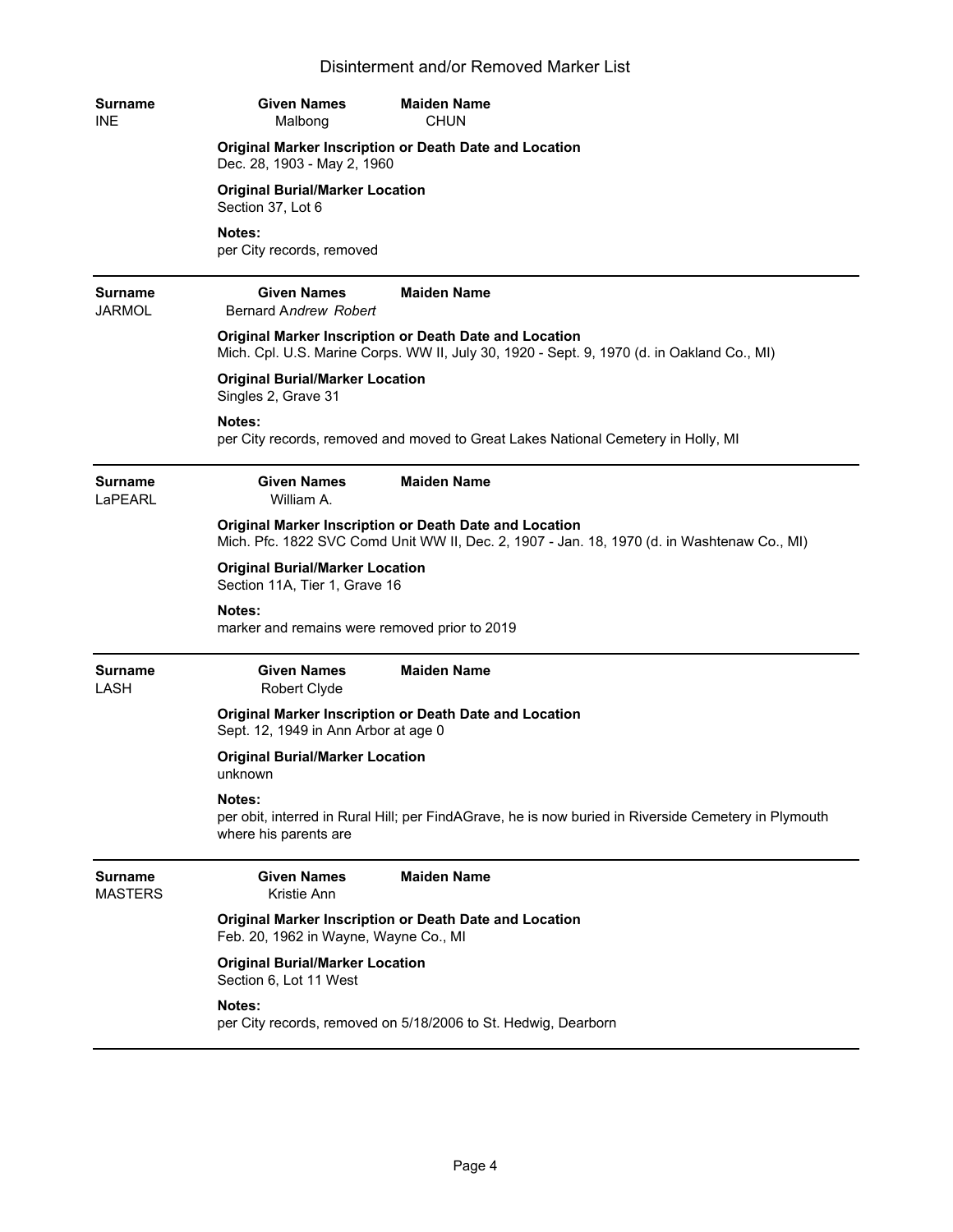| <b>Surname</b><br><b>MATYLEWSKI</b> | <b>Given Names</b><br><b>Henry MATLEY</b>                                                                   | <b>Maiden Name</b>                                                                                                                                                                            |
|-------------------------------------|-------------------------------------------------------------------------------------------------------------|-----------------------------------------------------------------------------------------------------------------------------------------------------------------------------------------------|
|                                     | "Father", 1915 - ?                                                                                          | Original Marker Inscription or Death Date and Location                                                                                                                                        |
|                                     | <b>Original Burial/Marker Location</b><br>Section 40C, Tier 7                                               |                                                                                                                                                                                               |
|                                     | Notes:                                                                                                      | probably never interred here; marker last recorded in the 2003 transcription; d. Aug. 9, 1997                                                                                                 |
| <b>Surname</b><br><b>MATYLEWSKI</b> | <b>Given Names</b><br>Rose MATLEY                                                                           | <b>Maiden Name</b><br><b>WALCZY</b>                                                                                                                                                           |
|                                     | "Mother", 1917 - ?                                                                                          | Original Marker Inscription or Death Date and Location                                                                                                                                        |
|                                     | <b>Original Burial/Marker Location</b><br>Section 40C, Tier 7                                               |                                                                                                                                                                                               |
|                                     | Notes:                                                                                                      | probably never interred here; marker last recorded in the 2003 transcription; d. Apr. 27, 2006                                                                                                |
| <b>Surname</b><br><b>MOSHER</b>     | <b>Given Names</b><br>Dewey W.                                                                              | <b>Maiden Name</b>                                                                                                                                                                            |
|                                     | $1895 - ?$                                                                                                  | Original Marker Inscription or Death Date and Location                                                                                                                                        |
|                                     | <b>Original Burial/Marker Location</b><br>Section 28, Lot 26                                                |                                                                                                                                                                                               |
|                                     | Notes:                                                                                                      | probably never interred here; marker last recorded in the 1990 transcription; per FindAGrave, died in<br>1970 and buried in North Ridge Cemetery in Kingsville, Essex County, Ontario, Canada |
| <b>Surname</b><br><b>MUNDINGER</b>  | <b>Given Names</b><br>Grace Sarah                                                                           | <b>Maiden Name</b><br>LeSAGE                                                                                                                                                                  |
|                                     | Original Marker Inscription or Death Date and Location<br>Oct. 16, 1989 in Livonia, Wayne Co., MI at age 76 |                                                                                                                                                                                               |
|                                     | <b>Original Burial/Marker Location</b><br>Section 40C, Tier 12, Grave 22                                    |                                                                                                                                                                                               |
|                                     | Notes:<br>Lewiston, Montmorency Co., MI                                                                     | per City records, removed 7/29/1993; per FindAGrave, now buried in Albert Township Cemetery in                                                                                                |
| <b>Surname</b><br><b>POOLE</b>      | <b>Given Names</b><br><b>William Henry</b>                                                                  | <b>Maiden Name</b>                                                                                                                                                                            |
|                                     | May 24, 1892 in Plymouth, Wayne Co., MI at age 3                                                            | <b>Original Marker Inscription or Death Date and Location</b>                                                                                                                                 |
|                                     | <b>Original Burial/Marker Location</b><br>unknown                                                           |                                                                                                                                                                                               |
|                                     | Notes:                                                                                                      | per BATC, originally interred in Rural Hill; per obit, buried in Rural Hill; per DC, he was disinterred in<br>Sept 1900 and removed to Woodmere Cemetery in Detroit                           |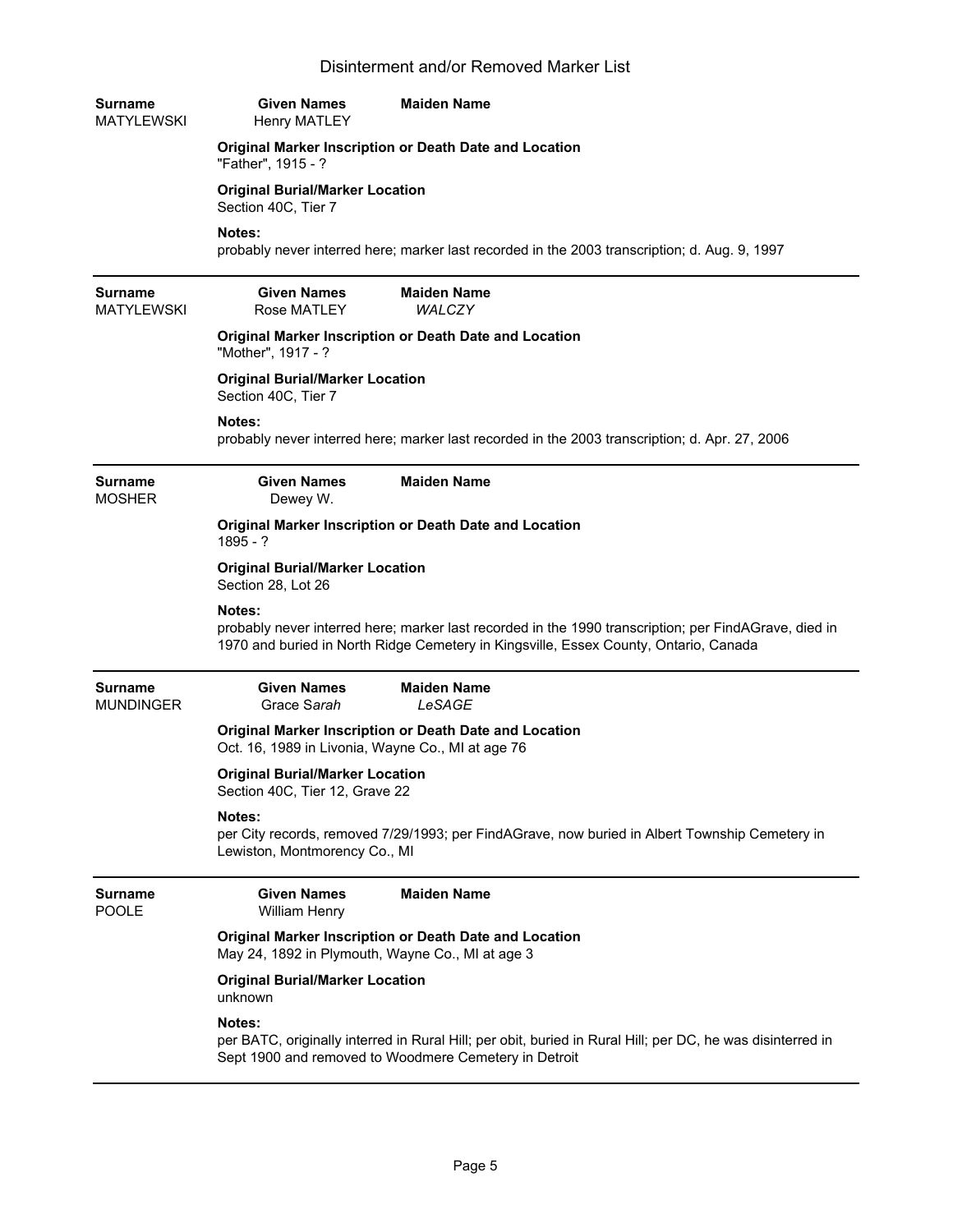| Surname<br><b>PRESSLY</b> | <b>Given Names</b><br>William Nicholas                                                                            | <b>Maiden Name</b>                                                                                                                                                                                    |  |
|---------------------------|-------------------------------------------------------------------------------------------------------------------|-------------------------------------------------------------------------------------------------------------------------------------------------------------------------------------------------------|--|
|                           | Original Marker Inscription or Death Date and Location<br>Dec. 22, 1918 - Apr. 19, 1962 (d. in Washtenaw Co., MI) |                                                                                                                                                                                                       |  |
|                           | <b>Original Burial/Marker Location</b><br>Mausoleum, Section A                                                    |                                                                                                                                                                                                       |  |
|                           | Notes:                                                                                                            | marker recorded in the 1977 transcription, but no longer there                                                                                                                                        |  |
| Surname<br><b>PRESTON</b> | <b>Given Names</b><br>William B.                                                                                  | <b>Maiden Name</b>                                                                                                                                                                                    |  |
|                           | Apr. 20, 1895 in Northville at age 85                                                                             | Original Marker Inscription or Death Date and Location                                                                                                                                                |  |
|                           | <b>Original Burial/Marker Location</b><br>Section 25, Lot 11                                                      |                                                                                                                                                                                                       |  |
|                           | Notes:<br>Wayne, MI with his wife                                                                                 | per BATC, originally interred in Rural Hill; per City's Register of Deeds book, Mrs. W. B. Preston<br>purchased Lot 11 of Sec 25 on 12 Dec 1895; per FindAGrave, now buried in Glenwood Cemetery in   |  |
| Surname<br>RAMSEY         | <b>Given Names</b><br>baby boy                                                                                    | <b>Maiden Name</b>                                                                                                                                                                                    |  |
|                           | Original Marker Inscription or Death Date and Location<br>"s/o Freda & Norval", Nov. 17, 1967                     |                                                                                                                                                                                                       |  |
|                           | <b>Original Burial/Marker Location</b><br>Babyland 2, Tier 1, Grave 7A                                            |                                                                                                                                                                                                       |  |
|                           | Notes:<br>per City records, removed 7/22/2019                                                                     |                                                                                                                                                                                                       |  |
| Surname<br><b>ROSS</b>    | <b>Given Names</b><br>Ebenezer                                                                                    | <b>Maiden Name</b>                                                                                                                                                                                    |  |
|                           | Original Marker Inscription or Death Date and Location<br>Jan. 12, 1904 in Northville at age 68                   |                                                                                                                                                                                                       |  |
|                           | <b>Original Burial/Marker Location</b><br>Section 17, Lot 18                                                      |                                                                                                                                                                                                       |  |
|                           | Notes:<br>his wife Alice                                                                                          | per BATC, originally interred in Rural Hill; per DC & obit, buried in Rural Hill; wife Mrs. E. Ross<br>purchased Lot 18 in Sec 17; per FindAGrave, now buried in Woodlawn Cemetery in Toledo, OH with |  |
| Surname<br><b>RUEHLE</b>  | <b>Given Names</b><br>Harry                                                                                       | <b>Maiden Name</b>                                                                                                                                                                                    |  |
|                           | Dec. 23, 1918 in Northville at age 0                                                                              | Original Marker Inscription or Death Date and Location                                                                                                                                                |  |
|                           | <b>Original Burial/Marker Location</b><br>unknown                                                                 |                                                                                                                                                                                                       |  |
|                           | Notes:<br>per DC, originally interred in Rural Hill                                                               |                                                                                                                                                                                                       |  |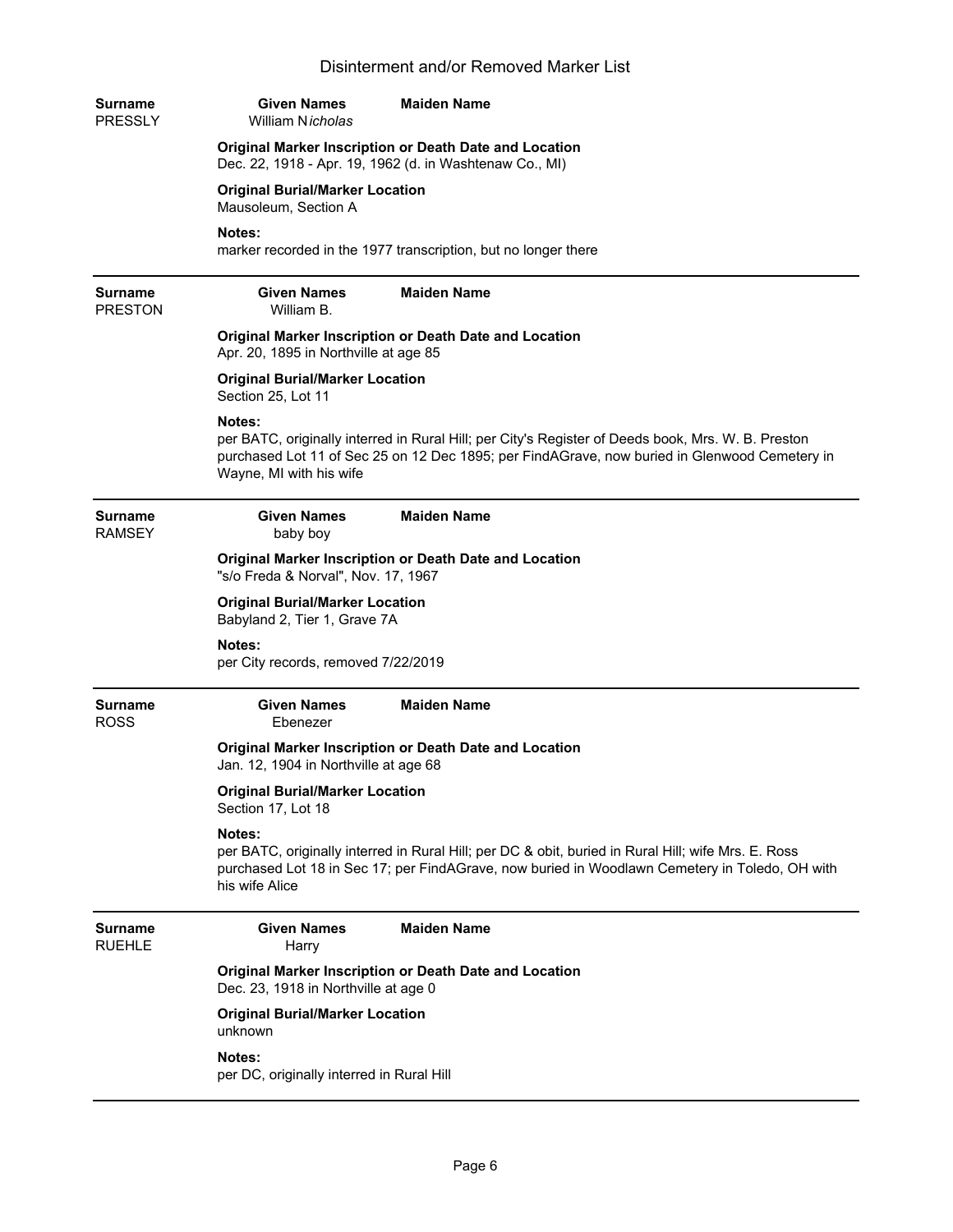| <b>Surname</b><br><b>RUEHLE</b>  | <b>Given Names</b><br>Lydia                                            | <b>Maiden Name</b><br><b>SCHWANTZ</b>                                                             |
|----------------------------------|------------------------------------------------------------------------|---------------------------------------------------------------------------------------------------|
|                                  | Dec. 24, 1918 in Northville at age 36                                  | Original Marker Inscription or Death Date and Location                                            |
|                                  | <b>Original Burial/Marker Location</b><br>unknown                      |                                                                                                   |
|                                  | Notes:<br>Macomb Co., Michigan                                         | per DC, originally interred in Rural Hill; per FindAGrave, now buried in Romeo Cemetery in Romeo, |
| <b>Surname</b><br><b>TOMASIK</b> | <b>Given Names</b><br>Kenneth A.                                       | <b>Maiden Name</b>                                                                                |
|                                  | $1935 - ?$                                                             | Original Marker Inscription or Death Date and Location                                            |
|                                  | <b>Original Burial/Marker Location</b><br>Section 40C, Tier 6          |                                                                                                   |
|                                  | Notes:                                                                 | probably never interred here; marker last recorded in the 1990 transcription; d. Oct. 30, 2018    |
| <b>Surname</b><br><b>TUCKER</b>  | <b>Given Names</b><br>June Mary                                        | <b>Maiden Name</b><br><b>LIBBY</b>                                                                |
|                                  | $1925 - ?$                                                             | Original Marker Inscription or Death Date and Location                                            |
|                                  | <b>Original Burial/Marker Location</b><br>Section 40A, Tier 4, Grave 1 |                                                                                                   |
|                                  | Notes:                                                                 | probably never interred here; marker last recorded in the 2003 transcription; d. Sept. 10, 2001   |
| <b>Surname</b><br><b>TUCKER</b>  | <b>Given Names</b><br>Robert R.                                        | <b>Maiden Name</b>                                                                                |
|                                  | $1925 - 2$                                                             | Original Marker Inscription or Death Date and Location                                            |
|                                  | <b>Original Burial/Marker Location</b><br>Section 40A, Tier 4, Grave 2 |                                                                                                   |
|                                  | Notes:                                                                 | probably never interred here; marker last recorded in the 2003 transcription                      |
| <b>Surname</b><br><b>WILES</b>   | <b>Given Names</b><br>Toni Lynn                                        | <b>Maiden Name</b>                                                                                |
|                                  | Oct. 7, 1965 in Livonia, Wayne Co., MI at age 0                        | Original Marker Inscription or Death Date and Location                                            |
|                                  | <b>Original Burial/Marker Location</b><br>Babyland 1                   |                                                                                                   |
|                                  | Notes:<br>per City records, removed 7/20/1977                          |                                                                                                   |